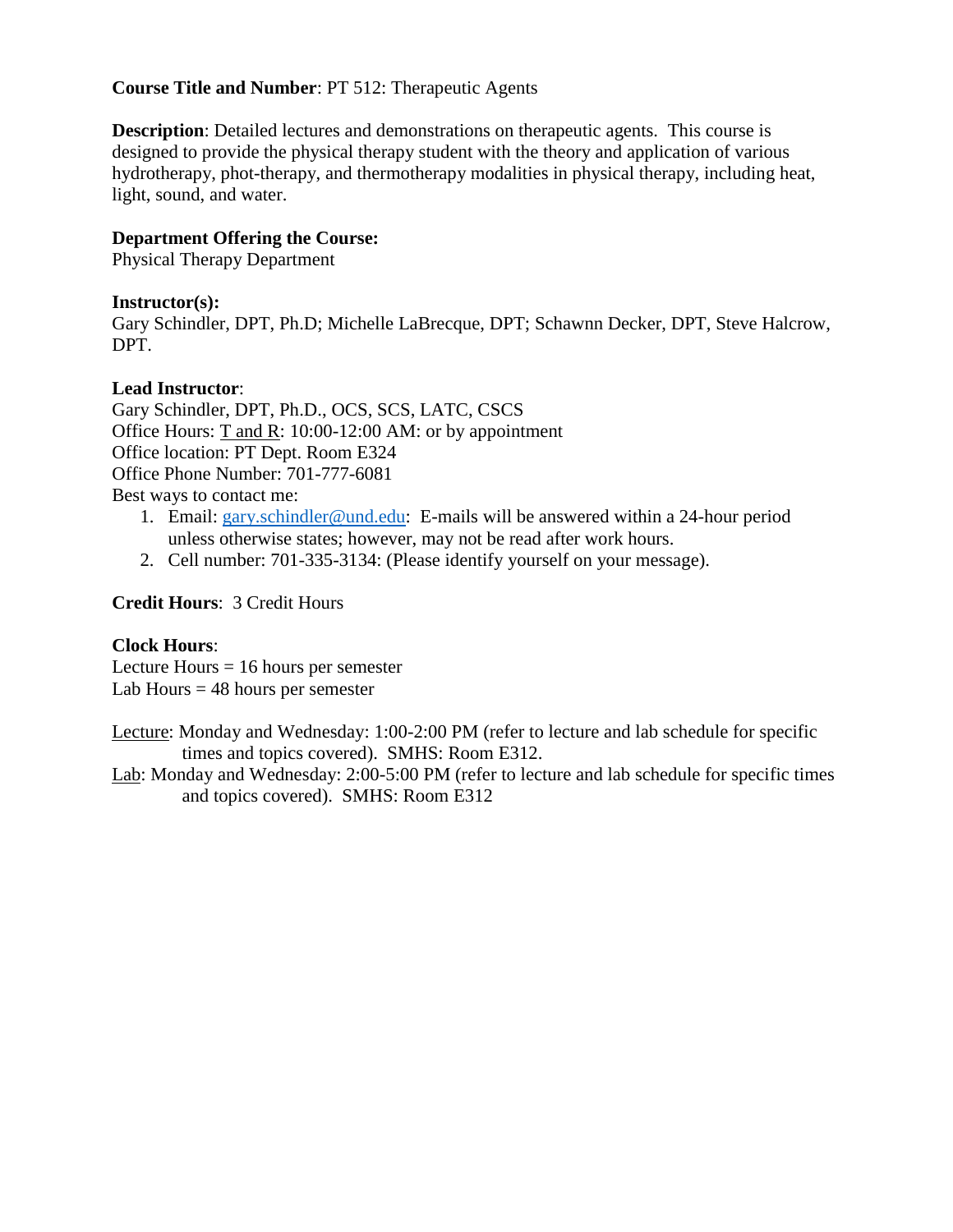## PT 512 Therapeutic Agents GOALS, OBJECTIVES, AND STUDENT LEARNING OUTCOMES

## **Course Objectives:**

Following instructions, the PT student will be able to…

- **1.** Identify and discuss the physical principles of heat, electromagnetic radiation, electricity, and mechanical forces as applied to therapeutic modalities (Cognitive-Comprehension: 7D27B and 7D27C)
- **2.** Following this course, the PT student will be able to discuss, interpret, and explain how each modality affects the human body physiologically and theoretically
- **3.** Identify, describe and explain indications, contraindications, and precautions for interventions when applying physical agents and mechanical modalities (Cognitive-Comprehension: 7D5, 7D16, 7D20, 7D27B, 7D27C, and 7D30).
- **4.** Determine and apply the appropriate modality in a safe and effective manner (Psychomotor-Guided Response and Mechanism: Cognitive-Application and Evaluation: 7D16, 7D20, 7D27B, 7D27C, 7D30, and 7D17).
- **5.** Interpret normal and abnormal physiologic responses and psychological reactions to treatment and make clinical decision regarding modifications and treatment plan (Cognitive-Application and Comprehension: Psychomotor-Adaptation: 7D16, 7D20, 7D27B, 7D27C, 7D30, and 7D10).
- **6.** Assess treatment outcome in response to the application of a physical agent or electrotherapeutic modality (Cognitive-Evaluation: 7D16, 7D20, 7D27B, 7D27C, 7D30, 7D10, and 7D23).
- **7.** Demonstrate professional behavior, documentation, and communication skills in all aspects of physical therapy practice and education including therapeutic modalities among patients/clients, families, and other health care providers (Psychomotor-Complex Overt Response and Mechanism: 7D4, 7D5, 7D7, 7D12, 7D24, and 7D32).
- **8.** Explain the implications of individual cultural differences as related to physical therapy practice (examination, evaluation, prognosis, plan of care, expected outcomes, and patient/client interactions) (Cognitive-Comprehension and Affective Domain-Valuing: 7D5, 7D8, 7D10, and 7D12).
- \*\* Students may vary in their competency levels on these outcomes
- \*\*\* Students can expect to achieve these outcomes only if they honor all course policies, attend classes regularly, complete all assigned work in good faith and on time, and met all other course expectations of them as students.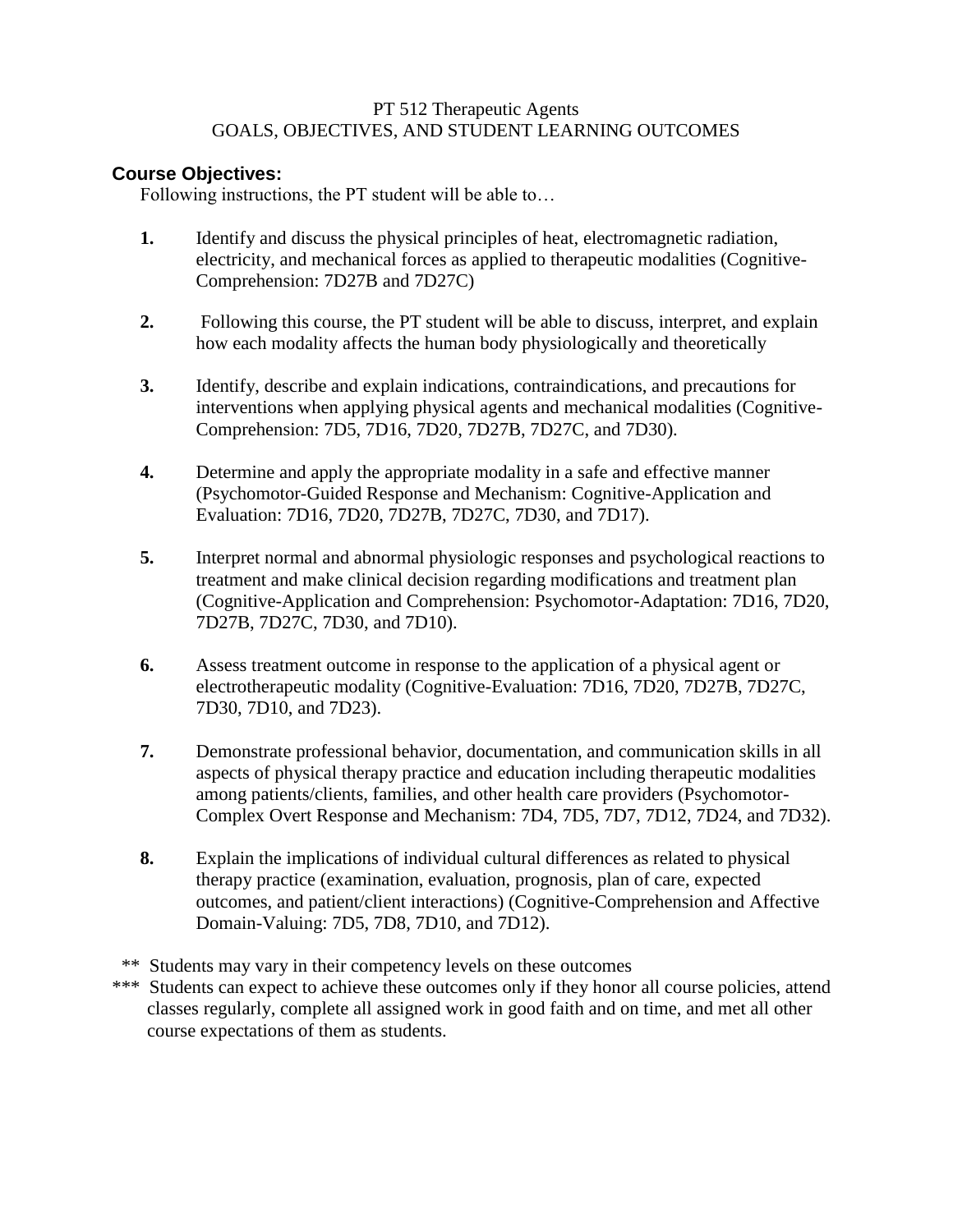## **Course Prerequisites**:

Registered in professional Physical Therapy curriculum

### **Outline of Content:**

See attached course syllabus

### **Curriculum Practice Model:**

The above Objectives contribute to the Practice Model Components of Patient Care: Screening/ Evaluation/ Progression/Discharge; Patient Care: Physical Therapy Intervention; Communication; and Education.

## **Recommended Text**:

Cameron, MH, Physical Agents in Rehabilitation: An Evidence-Based Approach to Practice, 5<sup>th</sup> ed., St. Louis, MO: Elsevier, 2018. Text can be purchased at the UND bookstore: 775 Hamline Street, Grand Forks, ND. Prentice WE, Quillen WS, Underwood F. Therapeutic Modalities in Rehabilitation, 4<sup>th</sup> edition.

## **Required Materials**

Lab clothes and your brain!!

## **Description of Teaching Methods and Learning Experiences:**

New York, NY: McGraw-Hill, 2011. Online: Access Physiotherapy

Lecture - traditional lecture with functional application of knowledge Laboratory - lab consists of therapeutic application and case study discussions Discussion – case study discussions, small group discussions with teaching assistants and faculty to review content and prepare for upcoming examinations

Rationale for Teaching Methods: Information is presented in lecture, laboratory, discussion, and at times a team-based learning format. Independent learning is expected throughout the course in an effort to promote life-long learning in therapeutic agents, application, and plan of care progression to patient care services. The laboratory portion of the course requires hands on application usually working in groups of two. Case studies are used to enhance the learning experience in the laboratory. Discussion sessions allow the students to interact in small groups with graduate teaching assistants and faculty. This allows opportunity for individual and group learning utilizing methods that can be tailored to the needs of the specific students. Group discussion and tutorial opportunities enhance the learning opportunities for the students.

## **ASSESSMENTS:**

## **Written Assessments**: (Minimum of 175 points)

Test #1 and #2 will be a minimal of 50 points each: Test #3 will be an accumulative final equaling a minimal of 75 points. Tests will be comprised of matching, T/F, multiple choice, multiple-multiple choice, and short answer. Written exams will encompass knowledge, application, evidence-based rationale, and professional written documentation. Written exams will assist in assessing the achievement of student learning objectives 1-4, 6, 8, 11, and 13.

## *Example Question*: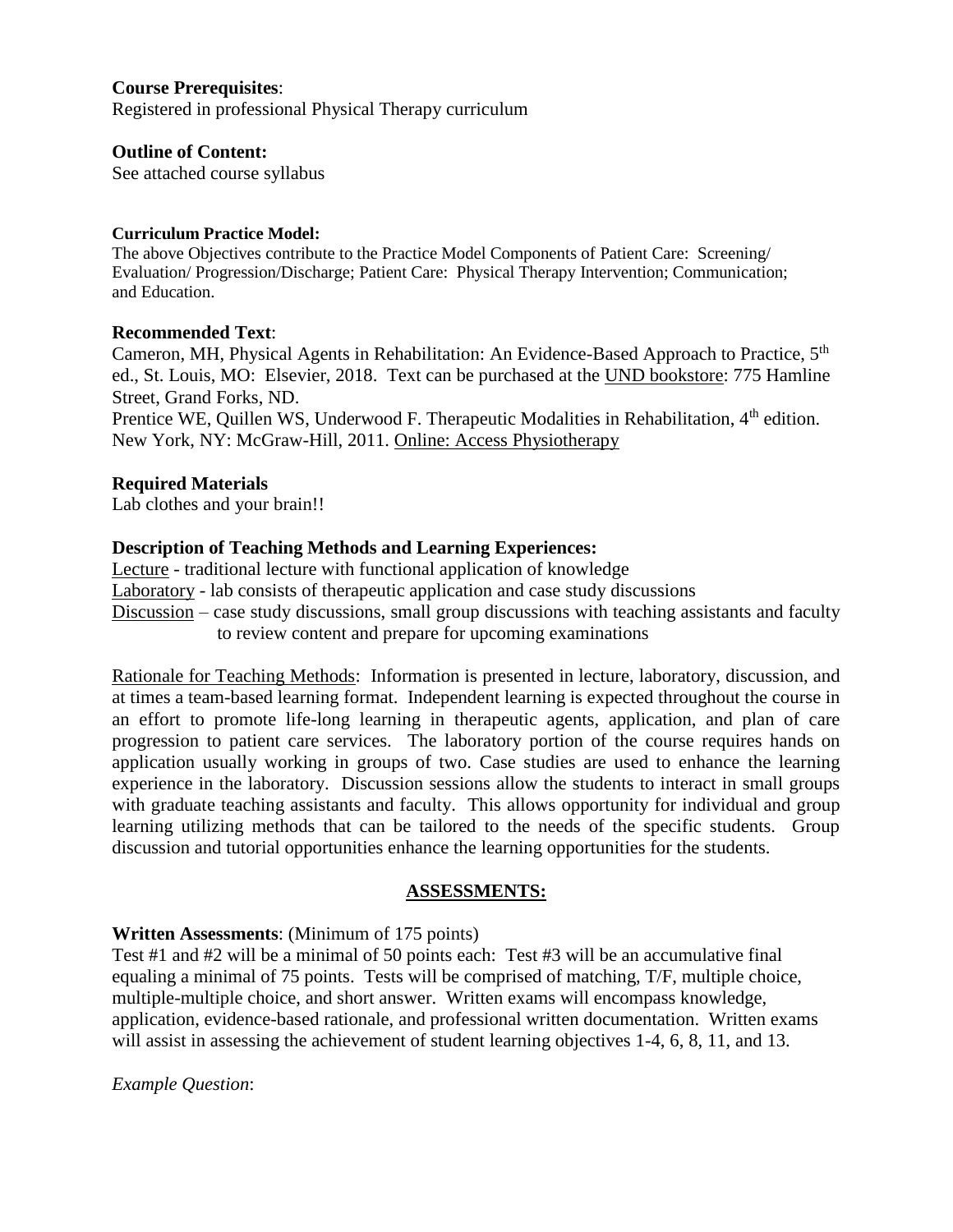## **MULTIPLE-MULTIPLE CHOICE:**

Block out **A** if the correct answers are **1, 2, and 3 only.** Block out **B** if the correct answers are **1 and 3 only.** Block out **C** if the correct answers are **2 and 4 only.** Block out **D** if the correct answer is **4 only.** Block out **E** if **all of the answers** are correct.

- 1. Which of the following are correct for the use of whirlpool?
	- 1. Whirlpools are generally used for the treatment of wounds.
	- 2. A 'neutral warmth' temperature (92-96°F) is used for open wounds.
	- 3. Patient may exercise the affected part during treatment.
	- 4. Additives are always used during WP treatment.

## **Practical Assessments**: (Minimum of 40 points)

Practical #1 and #2 will be a minimal of 20 points each: Practical #1 will include assessment of traction application. Practical #2 will include assessment regarding cold pack, ice massage, paraffin bath, hot pack, and ultrasound. Practical exams will encompass knowledge, application, evidence-based rationale, and professional communication. Practical exams will be assessed via a scoring rubric and will assist in assessing the achievement of student learning objectives 1-10 and 12-13.

## *Example Practical Case Scenario*:

Dx: Fibrositis upper back and cervical spine

- S: chronic, increased c/o pain and stiffness; decreased ADL function; increased family financial stresses
- O: marked mm spasm upper back and cervical spine; guarded rigid posture; ROM WNL cervical spine but slow and guarded; strength NT

## **PARTICIPATION/QUIZZES**

## **Participation**:

Lab scenarios will be implemented throughout lab-time. You will be given a variety of patient scenarios in which you will have to decide on which modality you will utilize and provide rationale as to why. You will be asked and be responsible to know indications, contraindications, precautions, setting parameters, positioning, safety, and etc. of the modality and its application. This will assist us in understanding your knowledge prior to you being tested, prepare you for the upcoming practical exams, and allow for practical "real-life" application of the modalities. You will not be given a grade; however, this will go towards your overall class participation. These activities will be utilized to enhance achievement of knowledge, application, and professional communication (verbal/non-verbal) outcomes stated above.

#### **Quizzes**:

Quizzes may be administered without notice so please be prepared. Participation will be expected with each student **required** to seek feedback regarding their practical exams from the faculty who administered the exam. Seeking such feedback will assist in understanding what could have been completed more efficiently, but also to receive positive feedback of what you did very well. Sometimes we need to hear more positive feedback! These quizzes will be utilized to enhance achievement of knowledge outcomes as stated above.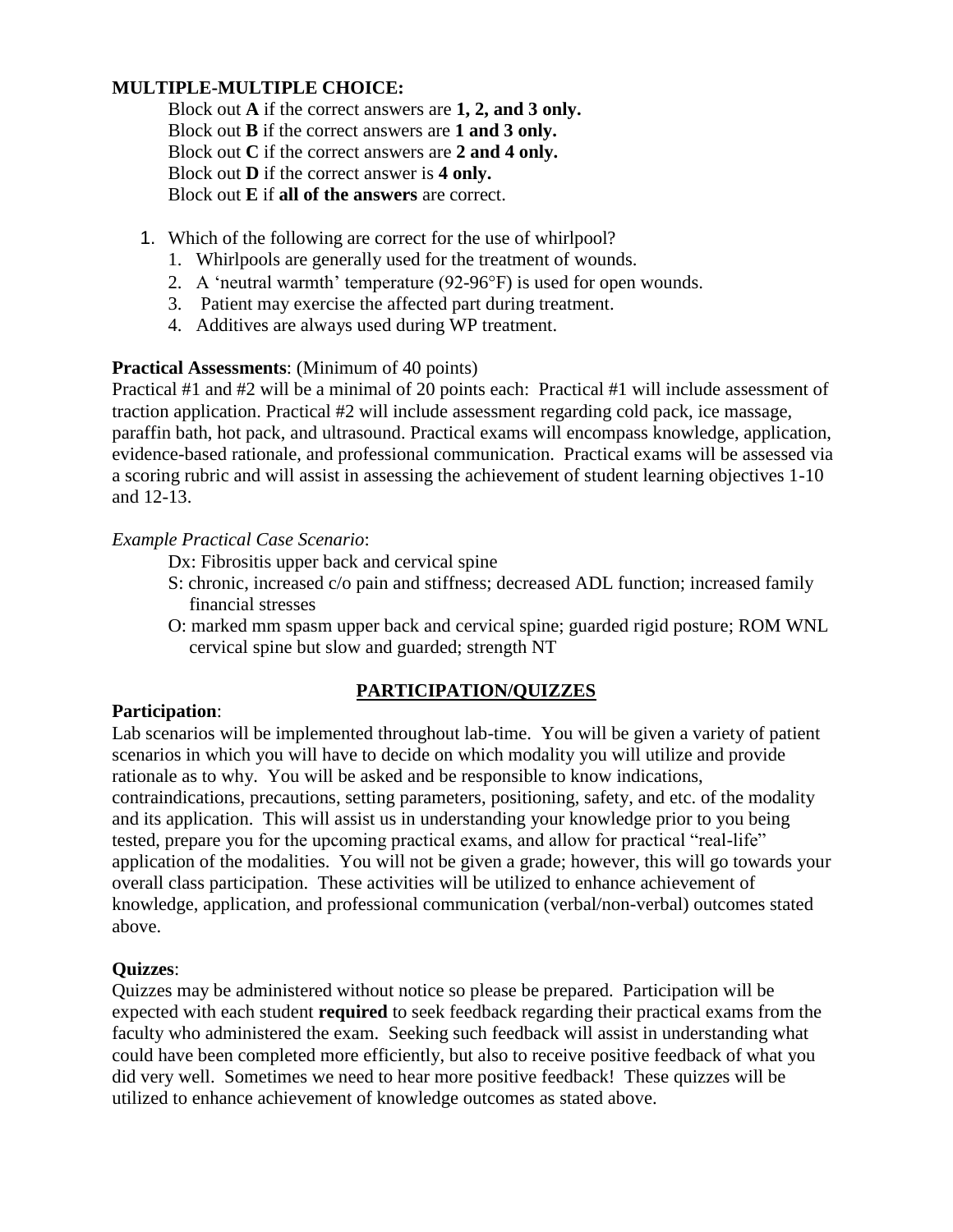\*\*Quizzes will make up 5% of your overall grade, if completed. If quizzes are not given then the additional 5% will be added to the written exam percentage (so written exam will =  $60\%$ ).

#### **Methods of Evaluation**

|                  | <b>GRADING</b>                         |  |
|------------------|----------------------------------------|--|
| 5% -- Quizzes    | $90-100\% = A$                         |  |
| 40% -- Lab Exams | $80-89.9\% = B$                        |  |
| 55% -- Exams     | $76-79.9\% = C$                        |  |
|                  | $\langle 76\% = \text{unsatisfactory}$ |  |

\*\*Passing requires a grade of C or better for the course. Grading will be weighted based on the above percentages. Please refer to the practical score sheet in the syllabus for practical expectations.

| Grades based on: | Quizzes             | Announced/Unannounced                           |
|------------------|---------------------|-------------------------------------------------|
|                  | Written Exams       | $#1 \& #2$ covering specific blocks of material |
|                  |                     | #3 Comprehensive final                          |
|                  | Lab Practical Exams | 2 covering specific blocks of material          |

Exams will be available for review once graded. Any questions regarding grading of exams are to be handled in a **professional manner** either **in-writing or in-person**, however please provide an explanation of your concern and your reference that includes the page number to justify your answer. Any correspondence concerning exams must be made within 1 week from the time exams are available for review. After that time, no alterations to exam grades will be made and existing score will be used for grade calculations.

**The minimum passing score on written tests is 76%. The minimum passing score on practical examinations is 80%**. If student receives a score below the above percentages a remediation process will occur and the student will be given one additional attempt at passing. The follow up exam can be taken no sooner than 48-hours after their original exam. If the second exam is failed, according to policy and procedure, the student may be removed from the program. Please refer to Scholastic Standards. For grading purposes, the original written exam and lab scores will be used in case remediation is needed.

#### **Missed Exams/Assignments**:

\*\*\*No make-up written or practical exams are permitted in this course except in extreme circumstances (i.e. student is hospitalized, illness, death in immediate family, etc.). However, if needed the lead instructor will work with you and accommodate as able with proper documentation for the reason given requested.

## **Client Interaction**

The Department of Physical Therapy has multiple opportunities for students to participate in clinical practice activities under the supervision of UND faculty, all of whom are licensed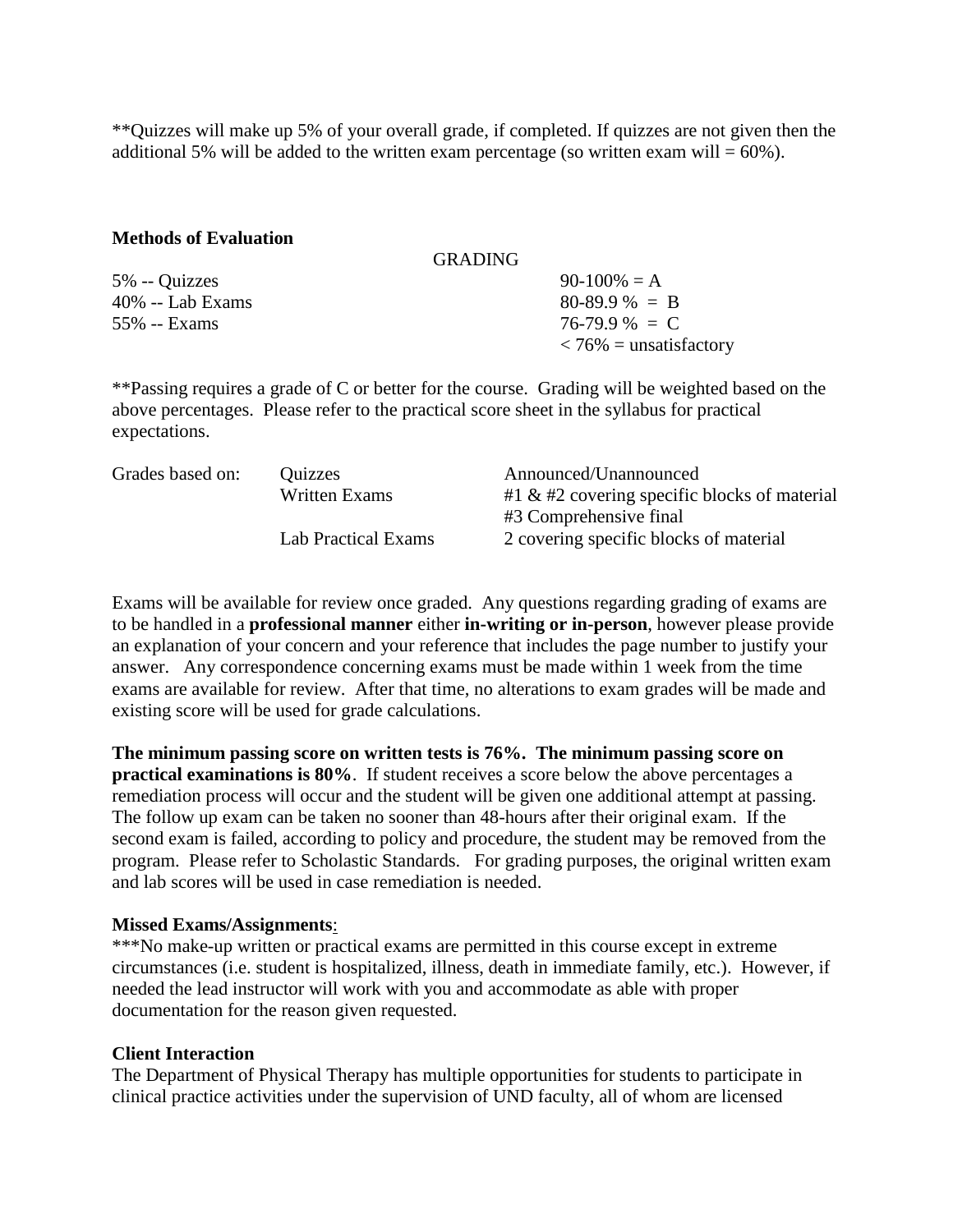physical therapists. During this particular course, you may be required to participate in the examination, evaluation, and physical therapy interventions of community members. You will be providing primary care to individuals with impairments and/or dysfunction during laboratory classes, community health fairs, pro bono clinics, and/or within traditional clinical practices.

## **Attendance/Tardiness**:

Your academic work should reflect great similarity to your clinical work habits. You will be expected to arrive on time every day as would a licensed physical therapist. Your patients and your co-workers will need you. The same is true to your academic career. Your classmates need your participation and so do I. Learning is a two-way street. You learn from me, I learn from you, and you learn from each other. That being said attendance is mandatory for all lectures and lab activities. If you need to switch lab groups for the day you need to request the change **oneweek** in advance and you are responsible for finding someone to replace you at that time. If you are absent you will be responsible for informing the lead instructor as to the reason of your absence, either by leaving a message with the PT office or the lead instructor via email or phone. **Documentation may be requested if three or more absences** accumulate. Tardiness is not tolerated. Please remember that arriving late for anything is a distraction and it places your lab partner in a less than adequate position for learning. **If the number of times you arrive late for lecture/lab exceed two you will have five course points deducted for every day thereafter you are late.** 

## **Expectations and Accountability**:

Independent learning is expected throughout this course. Students will be held responsible for material presented in lecture, pertinent information covered in the texts related to the topics discussed in lecture/lab/discussion, and all material covered in the laboratory. **Cell phone use in is prohibited** unless researching information regarding therapeutic agents. If you are expecting an important call please inform me. In addition, I have high expectation for all involved in this course. It may seem at times difficult, but I know we can get through it. I expect professionalism, accountability, dependability, integrity, honesty, patience, hard work ethic, and good attitudes to be maintained throughout this course and hopefully your life. This is only going to prepare you when you are a colleague of mine in two-years!!!! One of my favorite quotes is as follows….

"Whether you think you can, or you think you can't—you're right: Henry Ford

## **My Teaching Philosophy**:

My teaching philosophy is simple. We are in this together. If you succeed, I succeed. I expect you to learn from me, I expect to learn from you, and you are expected to learn from each other. I sincerely feel that you get out what you put in. I try and make teaching as active as possible with as much "real-life" application as possible. You have 100% at the beginning of this course and it is up to you and I to keep it there. I attempt to utilize multiple methods to teach because many of us have different learning styles. I love questions but also love asking questions. My door is always open, but remember you are expected to enter and leave in a respectful, kind, and professional manner.

## **Questions/Problems**: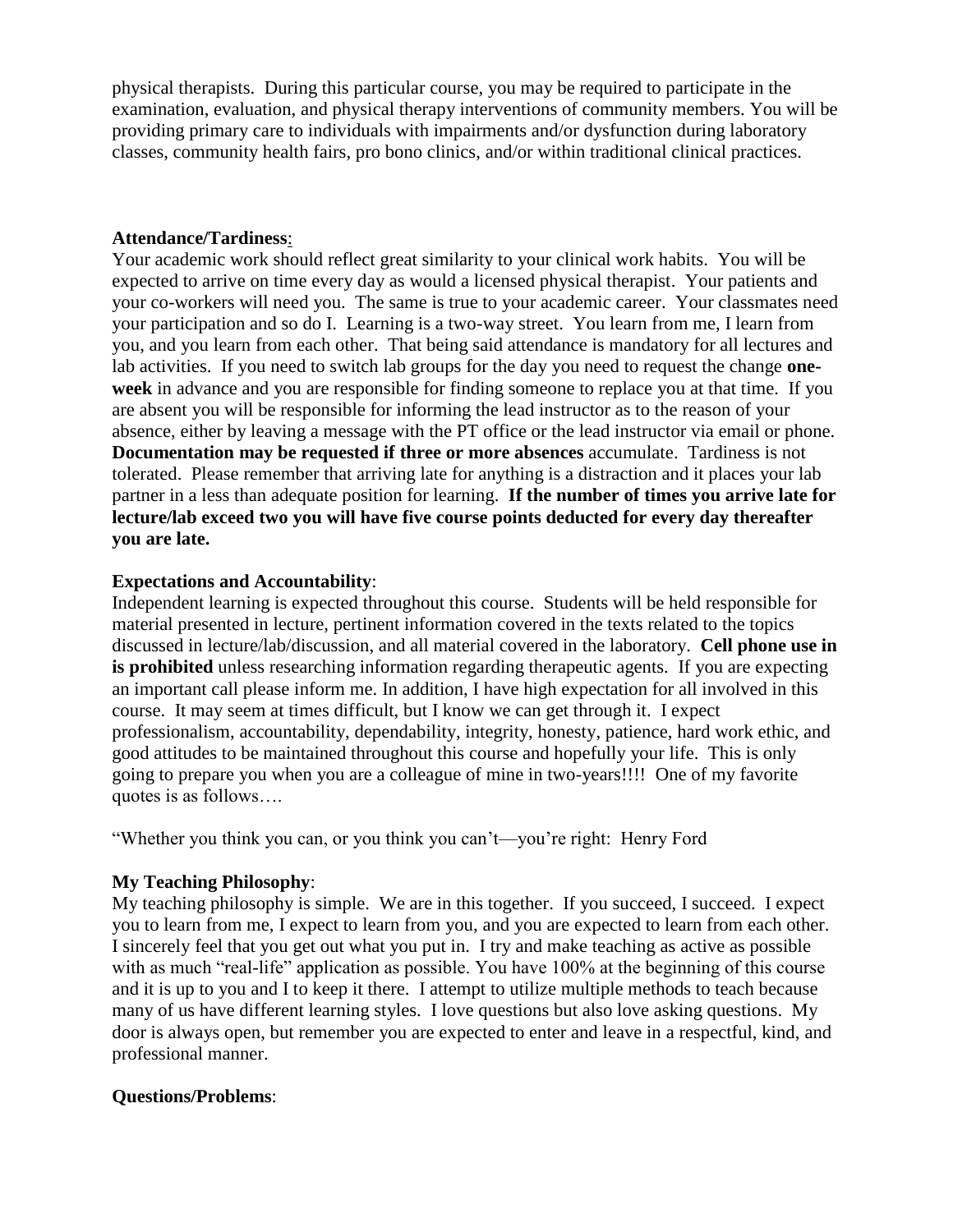If during the course of the semester questions should arise, the first step is to approach the lead instructor. If satisfaction is not achieved, the Department Chair, Dr. David Relling would be the next person to contact. Please refer to the Scholastic Standards Manual for further details. All questions regarding exams should be referred to the lead instructor.

## **Student Grievance Process**:

Graduate students' grievances fall under the jurisdiction of the SMHS. The grievance policy for the School of Medicine and Health Sciences can be found at http://www.med.und.edu/occupational-therapy/\_files/docs/smhs-grievance-policy.pdf

## **Academic Integrity**:

In accordance with the rules concerning scholastic dishonesty in the Code of Student Life at the University of North Dakota, I affirm that I understand these rules and I agree to comply with them.

I will not:

- a) Receive any additional information or assistance for any exam other that what was provided during class or approved tutor sessions
- b) Possess or use material during attest not authorized by the person giving the test.
- c) Copy from another student's test
- d) Substitute for another student or permit another student to substitute for oneself to take a test
- c) Collaborate with or seek aid from another student who may have previously taken the exam
- d) Knowingly use, buy, sell, steal, or solicit in whole or in part the contents of any exam
- e) Bribe another person to obtain information about any exam

\*Plagiarism means the appropriation, buying, receiving as a gift, or obtaining by any means another person's work and the unacknowledged submission or incorporation of it in one's own work.

\*Collusion means the unauthorized collaboration with another person in preparing nay academic work offered for credit.

In addition, copying of a test question or any part thereof, recording or photographing any test content is expressly prohibited and constitutes a failure to comply with the academic honesty standards of the Department and the University and may result in dismissal from the Program.

## **Drop/Refund**:

Because this class is not a full (12-week) summer term course, the drop and refund dates differ significantly from full term courses. Contact Student Account Services at 701-777-3911 or [UND.studentaccounts@email.und.edu](mailto:UND.studentaccounts@email.und.edu) to inquire about the dates and deadlines.

## **Accommodations for disability**

If you plan to request disability accommodations in this course, you are expected to be registered with Disability Services: please visit [http://www.und.nodak.edu/dept/dss/index.htm\)](http://www.und.nodak.edu/dept/dss/index.htm)) for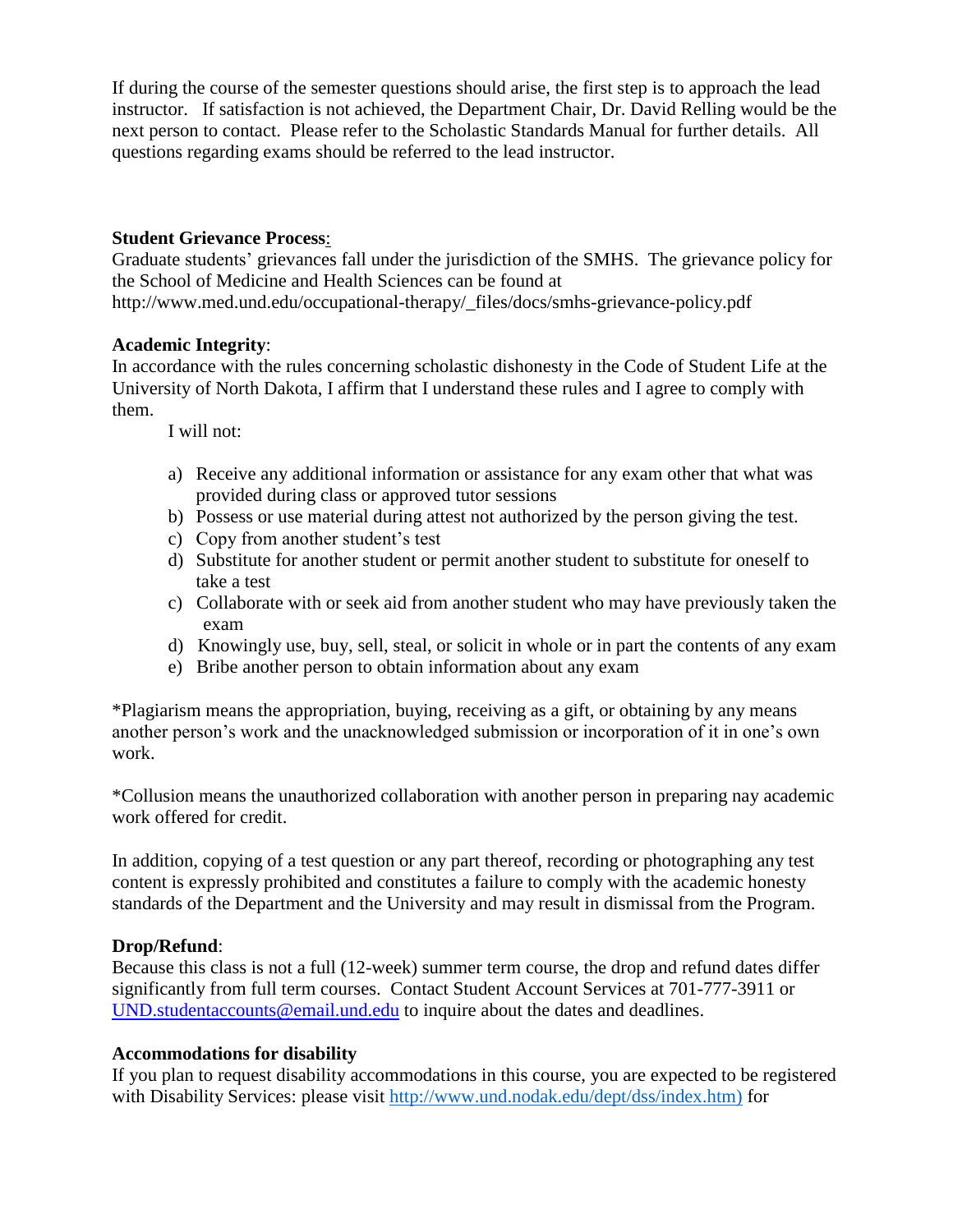appropriate verification and procedure.. If you need accommodations in this course because of a disability, if you have emergency medical information to share, or if you need special arrangements in case the building must be evacuated, please contact Disability Support Services for Students at McCannel Hall, Rm 190, 701-777-3425.

## **\*\*Any accommodation for exams must be requested at least 2 weeks prior to the exam date.**

## **Non-discrimination statement**

As part of its commitment to providing an educational environment free from discrimination, UND complies with Title IX of the Education Amendments, which prohibits discrimination and harassment based upon sex in an institution's education programs and activities. Title IX prohibits sexual harassment, including sexual violence, of students at UND-sponsored activities and programs whether occurring on-campus or off-campus. Title IX also protects third-parties, such as visiting student athletes, from sexual harassment or violence in UND's programs and activities and protects employees from sexual harassment and discrimination. Prohibited harassment includes acts of verbal, nonverbal or physical aggression, intimidation or hostility based on sex, even if those acts do not involve conduct of a sexual nature; sex-based harassment by those of the same sex; and discriminatory sex stereotyping. UND will take prompt action to investigate and resolve reports of sexual harassment or sexual violence in accordance with Title IX. UND's Title IX coordinator is Donna Smith, Director of Equal Employment Opportunity/Affirmative Action, 401 Twamley Hall, 264 Centennial Drive Stop 7097, Grand Forks, ND 58202-7097, 701-777-4171, [donna.smith@und.edu.](mailto:donna.smith@und.edu) Retaliation against any person who initiates an inquiry or complaint or participates in the investigation of a complaint is prohibited. Such conduct will be further cause for disciplinary action.

## **Reporting Sexual Violence**

Any student who has been impacted by sexual violence (sexual assault, domestic violence, dating violence, stalking) or gender-based misconduct is encouraged to report and seek appropriate resources on campus. Please contact the Title IX Coordinator (Donna Smith, [donna.smith@und.edu](mailto:donna.smith@und.edu) or 701-777-4171) to discuss your options. To view the policy and additional resources, please visit: [http://und.edu/finance-operations/university-police/sexual](http://und.edu/finance-operations/university-police/sexual-violence-programs.pdf)[violence-programs.pdf.](http://und.edu/finance-operations/university-police/sexual-violence-programs.pdf)

**Faculty Reporting Obligations Regarding Sexual Violence:** It is important for students to understand that faculty are required to share with UND's Title IX Coordinator any incidents of sexual violence they become aware of, even if those incidents occurred in the past or are disclosed as part of a class assignment. This does not mean an investigation will occur if the student does not want that, but it does allow UND to provide resources to help the student continue to be successful at UND. If you have been the victim of sexual violence, you can find information about confidential support services a[tUND.edu/affirmative-action/title-ix.](http://und.edu/affirmative-action/title-ix/index.cfm)

*If problems occur, students are required to work through channels of communication to resolve the problem before going to the chair or dean. The channel is student, instructor, chair, associate dean health sciences, and dean.*

**How to recognize a student is in distress – for faculty, staff, and students**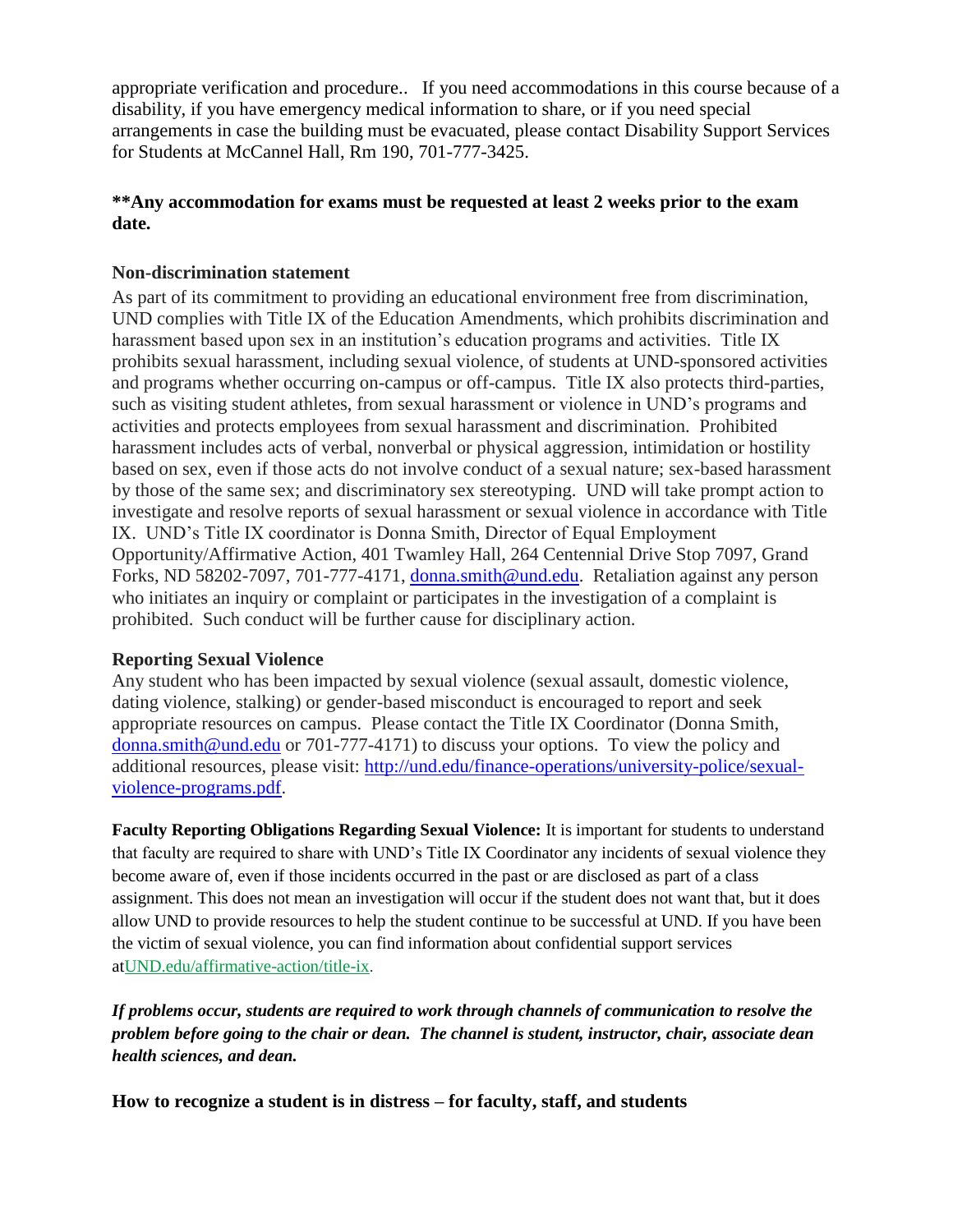The UND Cares program [\(http://und.edu/und-cares/\)](http://und.edu/und-cares/) seeks to educate faculty, staff and students on how to recognize warning signs that indicate a student is in distress. We use the term "distressed" when any of the following criteria apply to a student:

- Student has significant changes in eating, sleeping, grooming, spending, or other daily activities.
- Student has cut off or minimized contact with family or friends.
- Student has significant changes in performance or involvement in academics, sports, extracurricular, or social activities.
- Student describes problems (missing class, not remembering, destructive behavior) that result from experiences with drinking or drugs.
- Student is acting withdrawn, volatile, tearful, etc.
- Student is acting out of character or differently than usual.
- Student is talking explicitly about hopelessness or suicide.
- Student has difficulty concentrating or difficulty carrying on normal conversation.
- Student has excessive dependence on others for company or support.
- Student reports feeling out of control of one's emotions, thoughts, or behaviors.

## **How to seek help when in distress**

We know that while college is a wonderful time for most students, some students may struggle. You may experience students in distress on campus, in your classroom, in your home, and within residence halls. Distressed students may initially seek assistance from faculty, staff members, their parents, and other students. In addition to the support we can provide to each other, there are also professional support services available to students on campus through the Dean of Students and University Counseling Center. Both staffs are available to consult with you about getting help or providing a friend with the help that he or she may need. For more additional information, please go to [http://und.edu/und-cares/.](http://und.edu/und-cares/)

**Ombuds Office:** "It is not our differences that divide us. It is our inability to recognize, accept, and celebrate those differences" (Audre Lorde). Before your differences with others become difficult and costly conflicts or formal grievances, in both seen and unseen ways, talk with the Ombuds Office in an informal, identity-protecting, impartial, and independent space. 314 Cambridge St Room 201. 701.777.6239. [www.UND.edu/ombuds.](http://www.und.edu/ombuds)

**UND Cares Response Team:** Th[e UND Cares Response Team](http://und.edu/student-affairs/student-rights-responsibilities/care-team.cfm) is available to assist with incidents involving UND students 24 hours a day, seven days a week. They respond to incidents such as major accidents, missing students, sickness that interferes with attending classes, death, suicidal ideations, situations involving self-harm, psychological trauma and sexual violence. Contact directly at 701.777.2664 during regular business hours OR 701.777.3491 after hours.

COVID-19 SYLLABI INFORMATION Faculty are encouraged to add the following statement to their course syllabi. All members of the University community have a role in creating and maintaining a COVID-19 resilient campus. There are several expectations that all community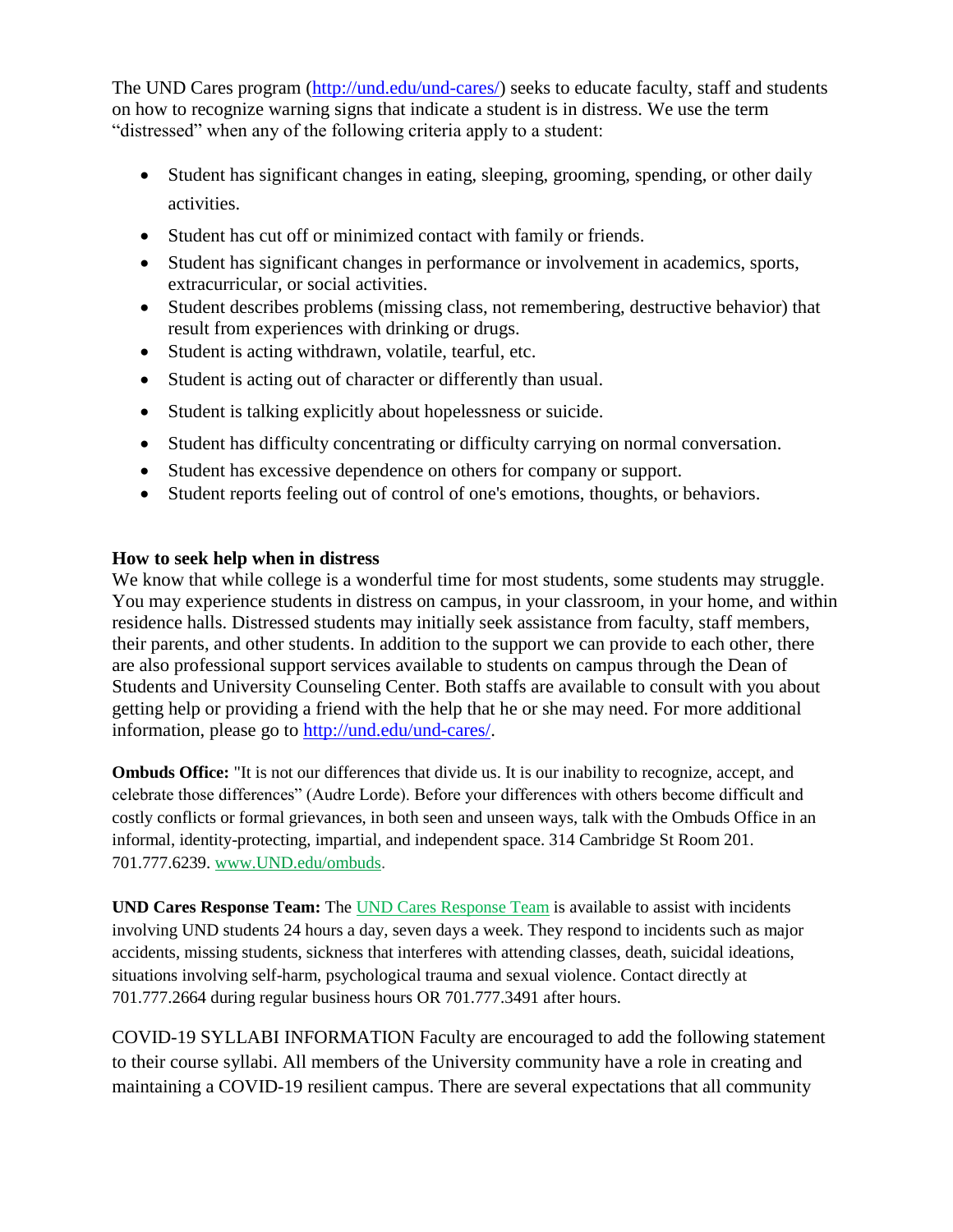members, including students, are asked to follow for the safety of all: maintain physical distancing of at least 6 feet while in UND facilities, wear face coverings during interactions with others and in the classroom, wash their hands often and use hand sanitizer, properly clean spaces that they utilize, and if experiencing any symptoms, stay home and call their health care provider. Students electing not to comply with any of the COVID related requirements will not be permitted in the classroom, and may be subject to disciplinary action. We encourage all members of the University community choose to model positive behavior both on- and offcampus. Information regarding the pandemic and UND's efforts to create a COVID resilient campus is available on the COVID-19 blog [\(http://blogs.und.edu/coronavirus/\)](http://blogs.und.edu/coronavirus/). Please subscribe to stay up to date on COVID related information. Students who test positive for COVID-19 or are identified as a close contact are expected to immediately self-isolate/quarantine. If you have tested positive for COVID19 or have been placed in quarantine due to being identified as a close contact or travel we strongly recommend that you report the information to the Office of Student Rights and Responsibilities at 701.777.2664 or online at

[https://veoci.com/veoci/p/w/ss2x4cq9238u.](https://veoci.com/veoci/p/w/ss2x4cq9238u) Doing so will ensure students have the support they need to continue with their academic goals and to protect others.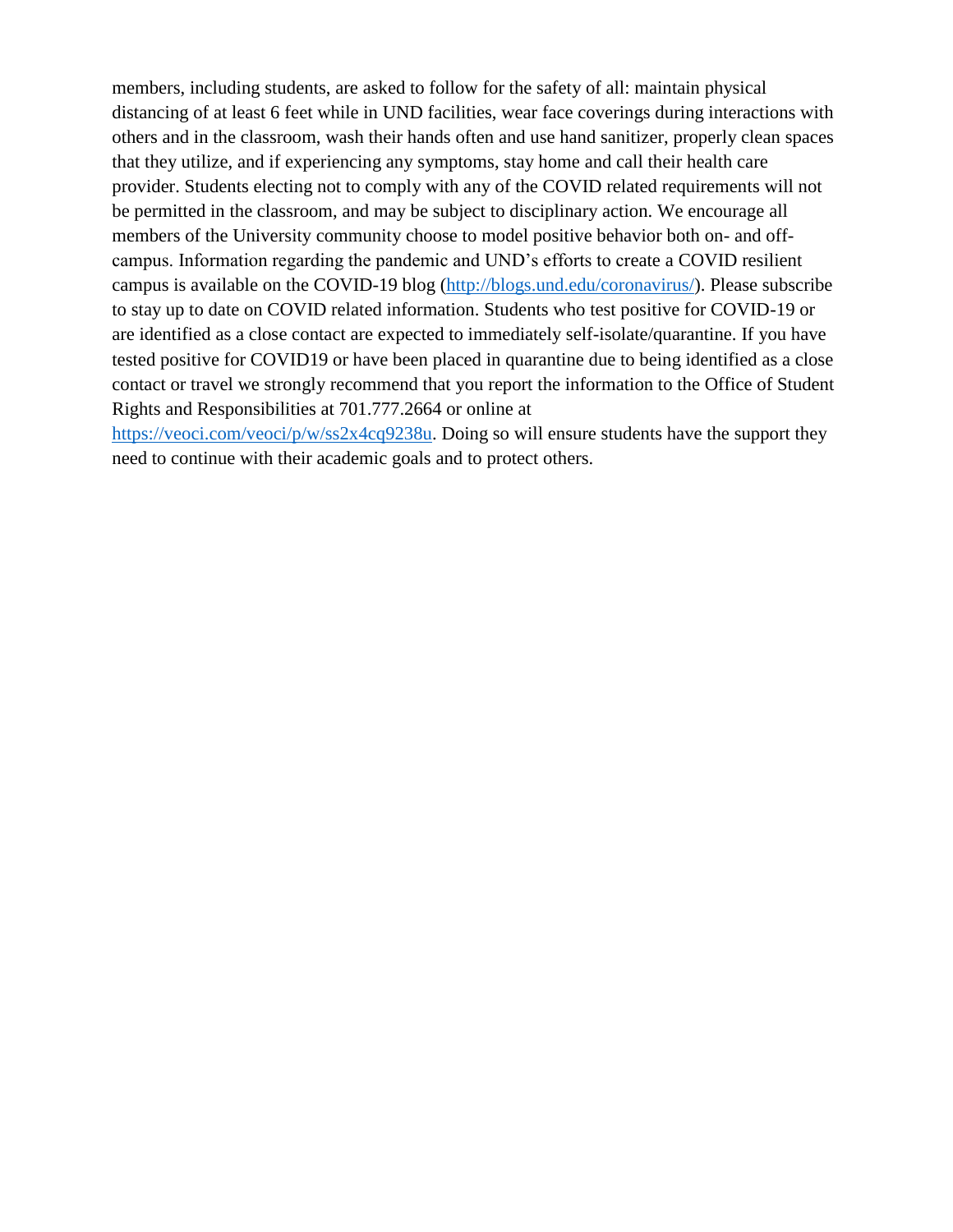## **PT 512: THERAPEUTIC AGENTS SUMMER 2021 LECTURE**

# **Monday and Wednesday, 1:00 – 5:00 p.m.**

| Day/Date          | <b>Faculty</b> | Lecture                                                                         | <b>Readings</b>    |
|-------------------|----------------|---------------------------------------------------------------------------------|--------------------|
| M, May 24         | <b>GS</b>      | Introduction to Course<br>Thermal Agents: Cold & Heat<br><b>Ultrasound</b>      | Ch. 1-9            |
| W, May 26         | All            | Lab Only (1:00-5:00)                                                            |                    |
| <b>M, May 31</b>  | All            | <b>HOLIDAY: Memorial Day</b>                                                    |                    |
| W, June 2         | All            | Lab Only (1:00 - 5:00)                                                          |                    |
| M, June 7         | All            | Lab Only (1:00-5:00)                                                            |                    |
| W, June 9         | <b>SD</b>      | Hydrotherapy                                                                    | Ch. 10, 16, 17, 18 |
| M, June 14        | <b>ALL</b>     | Written (12:30-1:50)<br>Practical Exam 1 (2:00- 5:00 pm)                        | Chap 1-9           |
| W, June 16        | <b>SH</b>      | Traction: Lecture/Lab (all students)                                            | Ch. 19             |
| M, June 21        | ML             | Compression: Lecture/Lab                                                        | Ch. 20             |
| W, June 23        | All            | Split Lab ONLY (1:00-5:00)                                                      |                    |
| M, June 28        | All            | Split Lab ONLY (1:00-5:00)                                                      |                    |
| W, June 30        | All            | Split Lab ONLY (1:00-5:00)                                                      |                    |
| M, July 5         | All            | <b>NO CLASS: HOLIDAY</b>                                                        |                    |
| W, July 7         | All            | Exam II (Chapters 18 & 20) (12:30 - 2:00)                                       |                    |
| <b>July 12-16</b> |                | <b>Written and Practical Final</b><br>(Comprehensive, mainly Ch. 7-9 and 18-20) |                    |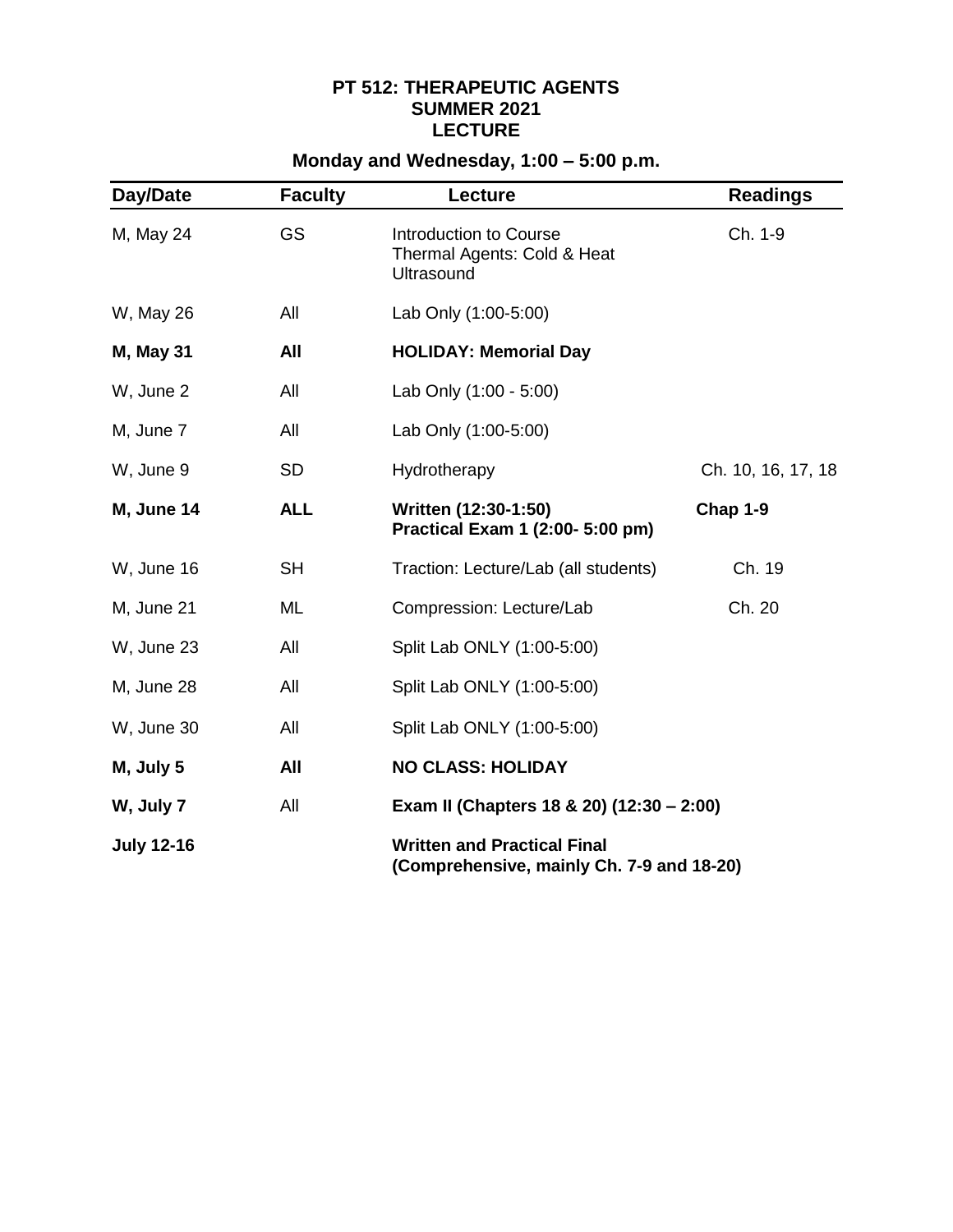## **PT 512: Therapeutic Agents SUMMER 2021 LAB**

## **Monday and Wednesday, 1:00 p.m. – 5:00 p.m.**

| Day/Date          | <b>LAB</b>                                                                       |  |  |
|-------------------|----------------------------------------------------------------------------------|--|--|
| M, May 24         | Demonstrations: CP, HP, IM, Paraffin (Split Lab 3:00-4:00 and 4:00-5:00)         |  |  |
| W, May 26         | CP, HP, IM, Paraffin & US (Split Lab: 1:00-5:00)                                 |  |  |
| <b>M, May 31</b>  | <b>HOLIDAY: Memorial Day</b>                                                     |  |  |
| W, June 2         | CP, HP, IM, Paraffin & US<br>(Split Lab: 1:00-5:00)<br>(Review and case studies) |  |  |
| M, June 7         | CP, HP, IM, Paraffin & US (Split Lab: 1:00-5:00)                                 |  |  |
| W, June 9         | Hydro. Lecture: Open Lab Review (Split Lab: 2:00-3:30 and 3:30-5:00)             |  |  |
| M, June 14        | Lab Practical I (2:00-5:00) (CP, HP, IM, Paraffin, and US)                       |  |  |
| W, June 16        | Traction Demo (Split Lab: 3:00-4:00 and 4:00-5:00)                               |  |  |
| M, June 21        | IPC DEMO and garment measurements (all students)                                 |  |  |
| W, June 23        | Split lab only: Traction, ICP, Contrast Packs, Case Studies (1:00-5:00)          |  |  |
| M, June 28        | Split lab only: Traction, ICP, Contrast Packs, Case Studies (1:00-5:00)          |  |  |
| W, June 30        | Split lab only: Traction, ICP, Contrast Packs, Case Studies (1:00-5:00)          |  |  |
| M, July 5         | <b>NO CLASS: HOLIDAY</b>                                                         |  |  |
| W, July 7         | FINAL REVIEW: OPEN LAB (Split Lab: 2:00-3:30 and 3:30-5:00)                      |  |  |
| <b>July 12-16</b> | <b>Written and Practical Final</b><br>(Comprehensive, mainly Ch. 7-9 and 18-20)  |  |  |

NOTE: If you need accommodations in this course because of a disability, if you have emergency medical information to share, or if you need special arrangements in case the building must be evacuated, please contact Disability Support Services for appropriate verification and procedure (777-3435 or on the web at [http://www.und.nodak.edu/dept/dss/index.htm\)](http://www.und.nodak.edu/dept/dss/index.htm).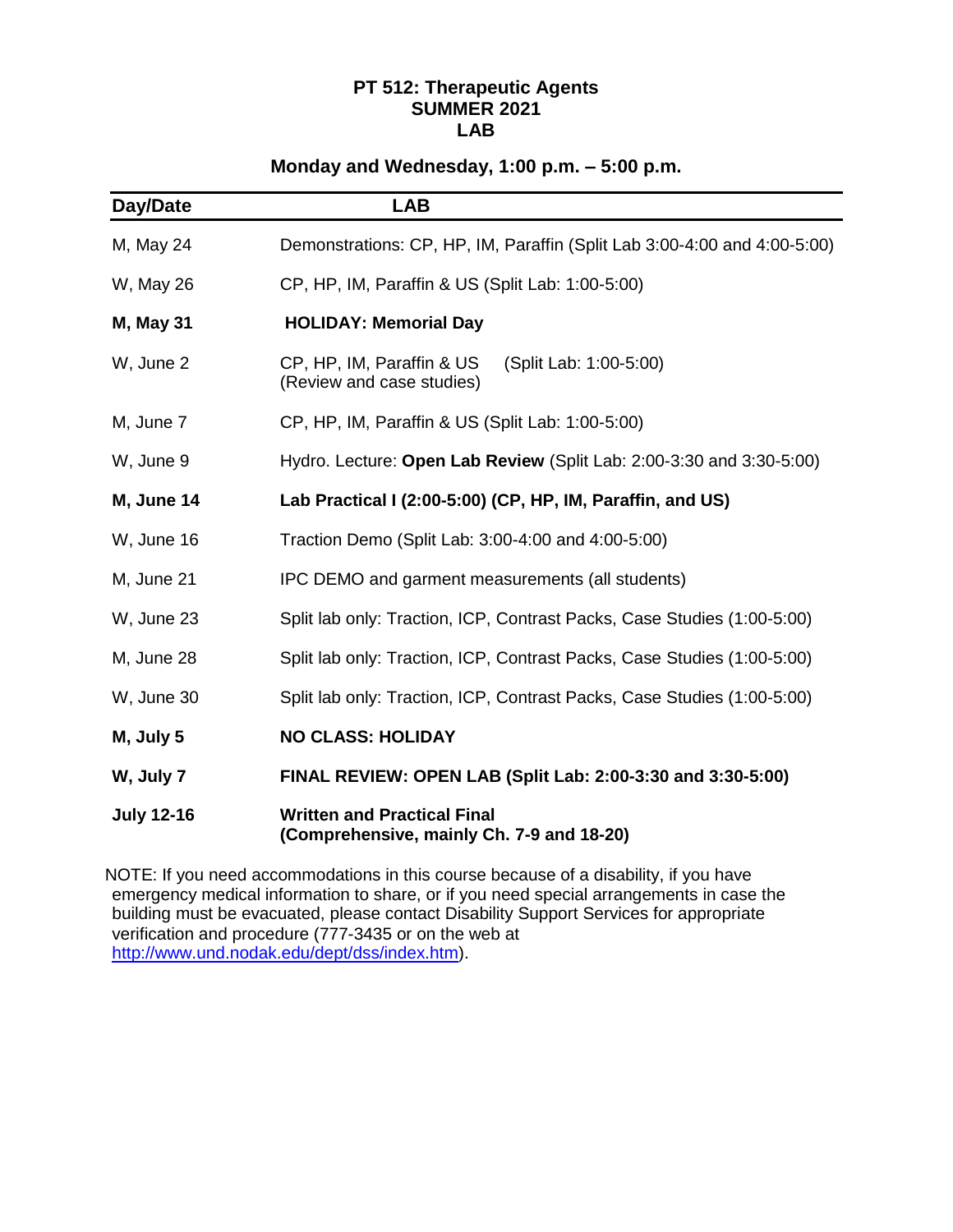|  | PT 512: Therapeutic Agents 2021 GROUP LAB SCHEDULE |
|--|----------------------------------------------------|
|  |                                                    |

| MAY 24: THERMAL AGENTS: COLD, HEAT, Ultrasound LECTURE (via ZOOM) followed by IP, IM, HP, Paraffin LIVE IN CLASS Demos:<br>(LAB: Groups A/B 2:30-3:45: Groups C/D 3:45-5:00) |                                               |                                               |                                               |  |
|------------------------------------------------------------------------------------------------------------------------------------------------------------------------------|-----------------------------------------------|-----------------------------------------------|-----------------------------------------------|--|
| May 26: Split Lab                                                                                                                                                            | <b>HOT PACKS/PARAFFIN</b>                     | <b>ULTRASOUND</b>                             | <b>COLD PACKS/ICE MASSAGE</b>                 |  |
| $1:00-2:30$                                                                                                                                                                  | Group 1A                                      | Group 1B                                      | Group 1C                                      |  |
| $2:30 - 3:00$                                                                                                                                                                | Teaching Cases: Non-graded problem<br>solving | Teaching Cases: Non-graded problem<br>solving | Teaching Cases: Non-graded<br>problem solving |  |
| $3:00 - 4:30$                                                                                                                                                                | Group 2A                                      | Group 2B                                      | Group 2 C                                     |  |
| $4:30 - 5:00$                                                                                                                                                                | Teaching Cases: Non-graded problem<br>solving | Teaching Cases: Non-graded problem<br>solving | Teaching Cases: Non-graded<br>problem solving |  |
|                                                                                                                                                                              | May 31st : NO CLASS: MEMORIAL DAY             |                                               |                                               |  |
| June 2: Split Lab                                                                                                                                                            | <b>HOT PACKS/PARAFFIN</b>                     | <b>ULTRASOUND</b>                             | <b>COLD PACKS/ICE MASSAGE</b>                 |  |
| $1:00-2:30$                                                                                                                                                                  | Group 1B                                      | Group 1C                                      | Group 1A                                      |  |
| $2:30 - 3:00$                                                                                                                                                                | Teaching Cases: Non-graded problem<br>solving | Teaching Cases: Non-graded problem<br>solving | Teaching Cases: Non-graded<br>problem solving |  |
| $3:00 - 4:30$                                                                                                                                                                | Group 2B                                      | Group 2C                                      | Group 2A                                      |  |
| $4:30 - 5:00$                                                                                                                                                                | Teaching Cases: Non-graded problem<br>solving | Teaching Cases: Non-graded problem<br>solving | Teaching Cases: Non-graded<br>problem solving |  |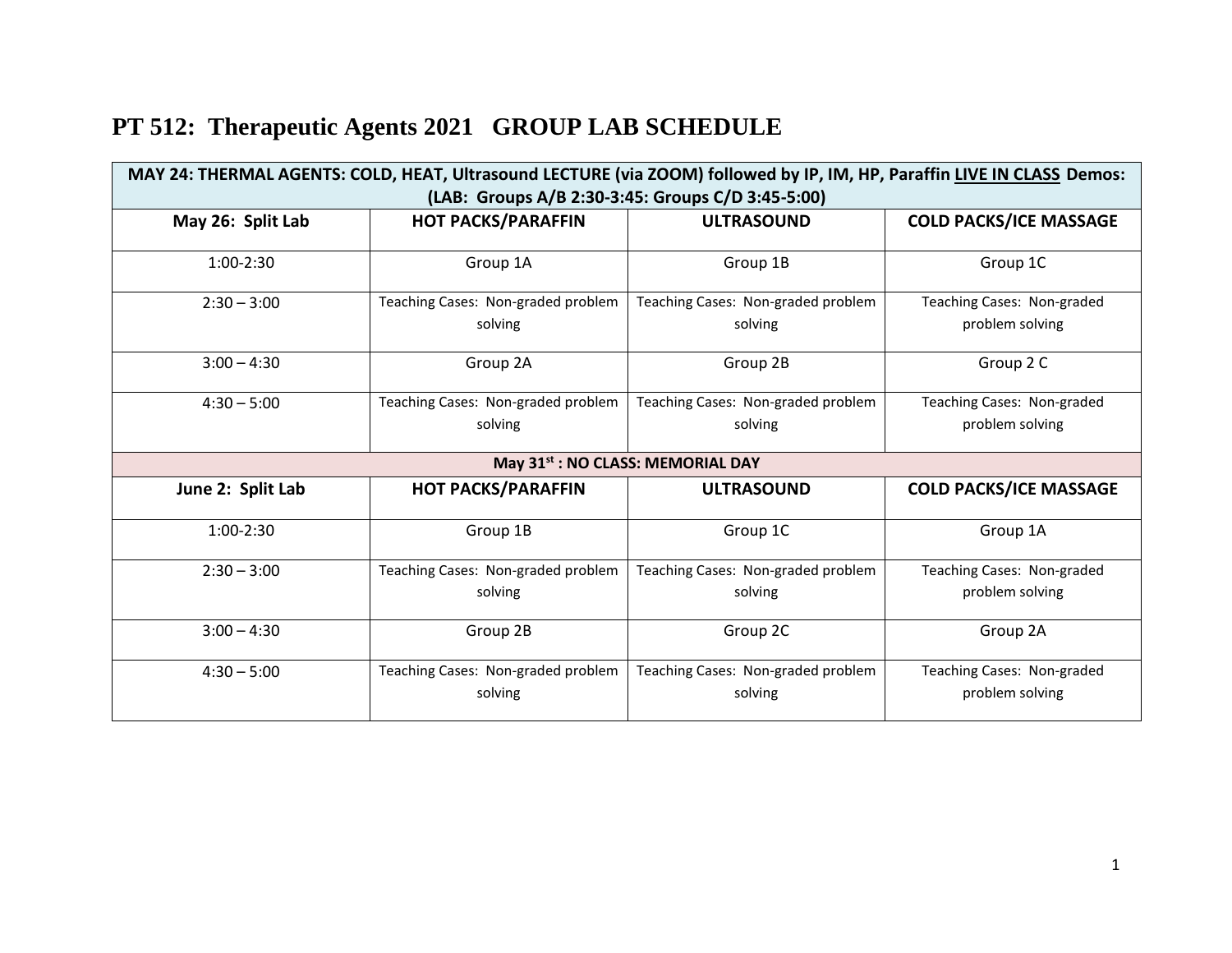| June 7: Split Lab                 | <b>HOT PACKS/PARAFFIN</b>                                                                                                                     | <b>ULTRASOUND</b>              | <b>COLD PACKS/ICE MASSAGE</b> |
|-----------------------------------|-----------------------------------------------------------------------------------------------------------------------------------------------|--------------------------------|-------------------------------|
| $1:00-2:30$                       | Group 1C                                                                                                                                      | Group 1A                       | Group 1B                      |
| $2:30 - 3:00$                     | Teaching Cases: Non-graded                                                                                                                    | Teaching Cases: Non-graded     | Teaching Cases: Non-graded    |
|                                   | problem solving                                                                                                                               | problem solving                | problem solving               |
| $3:00 - 4:30$                     | Group 2C                                                                                                                                      | Group 2A                       | Group 2 B                     |
| $4:30 - 5:00$                     | Teaching Cases: Non-graded                                                                                                                    | Teaching Cases: Non-graded     | Teaching Cases: Non-graded    |
|                                   | problem solving                                                                                                                               | problem solving                | problem solving               |
|                                   | June 9: HYDROTHERAPY LECTURE (via ZOOM): ALL STUDENTS: Followed by Open lab Review (OPTIONAL)                                                 |                                |                               |
|                                   | (LAB: Groups A/B 2:30-3:45: Groups C/D 3:45-5:00)                                                                                             |                                |                               |
|                                   | June 11: Written Exam CLICKER REVIEW: (OPTIONAL)                                                                                              |                                |                               |
| June 14: WRITTEN/PRACTICAL EXAM I |                                                                                                                                               |                                |                               |
|                                   | June 16: TRACTION LECTURE via ZOOM (all students): SPLIT Lab following lecture for DEMOS<br>(LAB: Groups A/B 2:30-3:45: Groups C/D 3:45-5:00) |                                |                               |
|                                   | June 21: COMPRESSION LECTURE via ZOOM: Split Lab following /IPC DEMO/CUSTOM GARMENT MEASUREMENTS:                                             |                                |                               |
|                                   | (LAB: Groups A/B 2:30-3:45: Groups C/D 3:45-5:00)                                                                                             |                                |                               |
| June 23: Split Lab ONLY           | TRACTION: LUMBAR/CERVICAL                                                                                                                     | <b>CONTRAST PACKS/IPC/HOME</b> | <b>CASE STUDIES</b>           |
|                                   |                                                                                                                                               | <b>TRACTION UNIT</b>           |                               |
| $100 - 3:00$                      | Group 1A                                                                                                                                      | Group 1B                       | Group 1C                      |
| $3:00 - 5:00$                     | Group 2A                                                                                                                                      | Group 2B                       | Group 2C                      |
| June 28: Split Lab ONLY           | <b>TRACTION: LUMBAR/CERVICAL</b>                                                                                                              | <b>CONTRAST PACKS/IPC/HOME</b> | <b>CASE STUDIES</b>           |
|                                   |                                                                                                                                               | <b>TRACTION UNIT</b>           |                               |